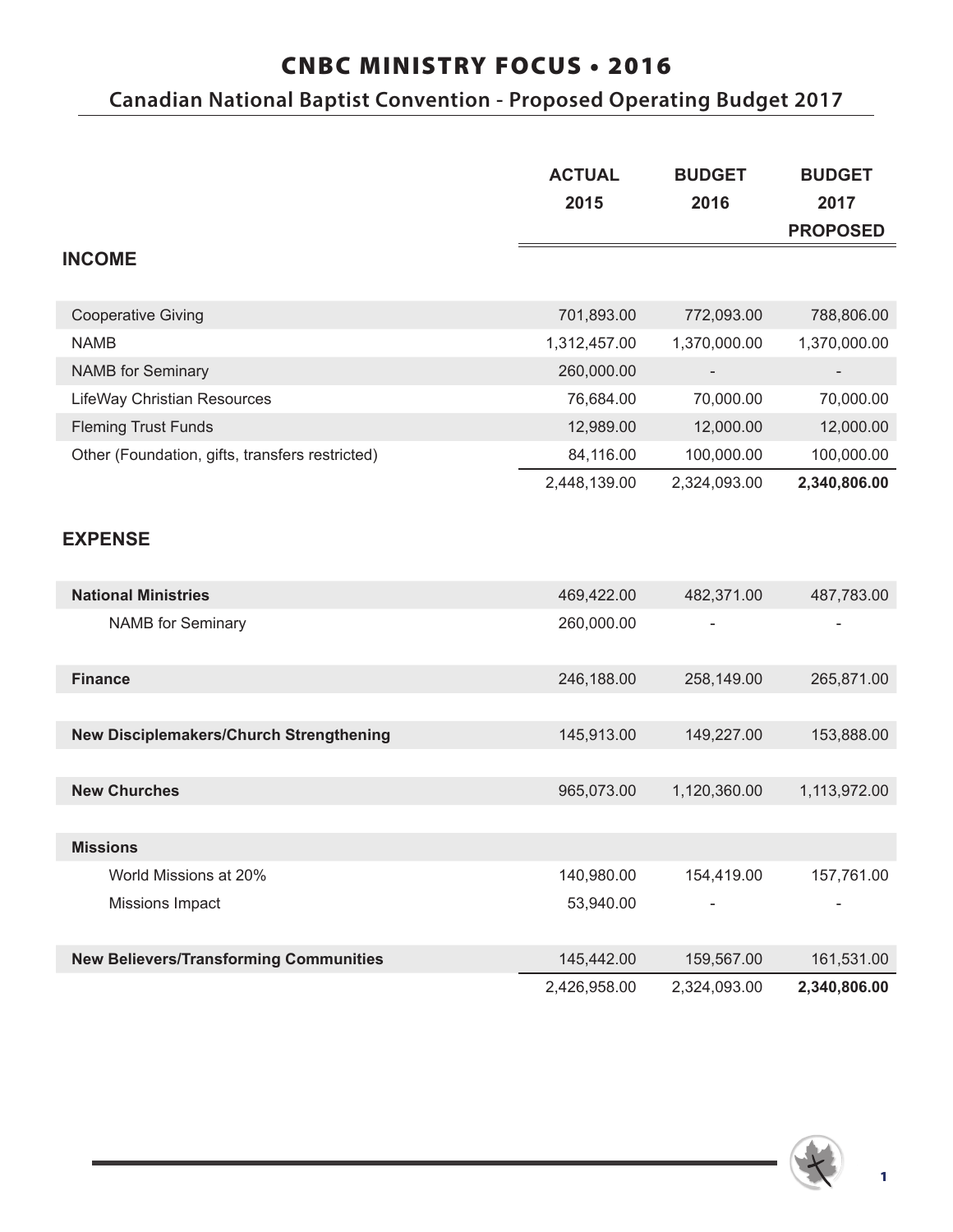### CNBC MINISTRY FOCUS • 2016

**Canadian National Baptist Convention - Proposed Operating Budget 2017**

### **DETAILED EXPENSE**

|                                      |                  | <b>ACTUAL</b> | <b>BUDGET</b> | <b>BUDGET</b> |
|--------------------------------------|------------------|---------------|---------------|---------------|
| <b>NATIONAL MINISTRIES</b>           |                  | 2015          | 2016          | 2017          |
|                                      |                  |               |               |               |
| <b>National Ministries Salaries</b>  |                  | 269,511.00    | 249,584.00    | 254,589.00    |
| National Ministries Benefits Expense |                  | 58,814.00     | 60,987.00     | 61,394.00     |
| <b>National Ministries Travel</b>    |                  | 16,000.00     | 16,000.00     | 16,000.00     |
| <b>Baptist Horizon</b>               |                  | 11,041.00     | 5,000.00      | 5,000.00      |
| <b>Cdn Southern Baptist Seminary</b> |                  | 16,000.00     | 16,000.00     | 16,000.00     |
| <b>NM Evangelism Projects</b>        |                  | 24,965.00     | 25,000.00     | 25,000.00     |
| <b>Equipping Projects</b>            |                  | 25,000.00     | 25,000.00     | 25,000.00     |
| <b>Annual Audit</b>                  |                  | 16,800.00     | 16,800.00     | 16,800.00     |
| National Leadership Board            |                  | 7,725.00      | 25,000.00     | 25,000.00     |
| D&OL and General Insurance           |                  | 2,865.00      | 3,000.00      | 3,000.00      |
| <b>Tech Support</b>                  |                  |               | 20,000.00     | 20,000.00     |
| <b>CNBC Annual Convention</b>        |                  | 20,701.00     | 20,000.00     | 20,000.00     |
|                                      | <b>Sub Total</b> | 469,422.00    | 482,371.00    | 487,783.00    |

#### **FINANCE**

| <b>Salaries</b>                         |                  | 117,893.00 | 121,198.00 | 128,398.00 |
|-----------------------------------------|------------------|------------|------------|------------|
| <b>Employee Benefits Expense</b>        |                  | 27,053.00  | 27,801.00  | 28,323.00  |
| <b>Office Operating Expense-General</b> |                  | 4,000.00   | 5,000.00   | 5,000.00   |
| Telus - Phone Expense                   |                  | 9,220.00   | 10,550.00  | 10,550.00  |
| Postage Expense                         |                  | 2,952.00   | 3,000.00   | 3,000.00   |
| <b>General Tech Expense</b>             |                  | 10,000.00  | 10,000.00  | 10,000.00  |
| Xerox - Printing Expense                |                  |            | 2,000.00   | 2,000.00   |
| Payroll and Bank Service Charges        |                  | 3,450.00   | 4,000.00   | 4,000.00   |
| <b>Equipment Lease</b>                  |                  | 29,026.00  | 29,600.00  | 29,600.00  |
| <b>Property Management Expense</b>      |                  | 23,077.00  | 25,000.00  | 25,000.00  |
| Property Tax                            |                  | 19,517.00  | 20,000.00  | 20,000.00  |
|                                         | <b>Sub Total</b> | 246,188.00 | 258,149.00 | 265,871.00 |